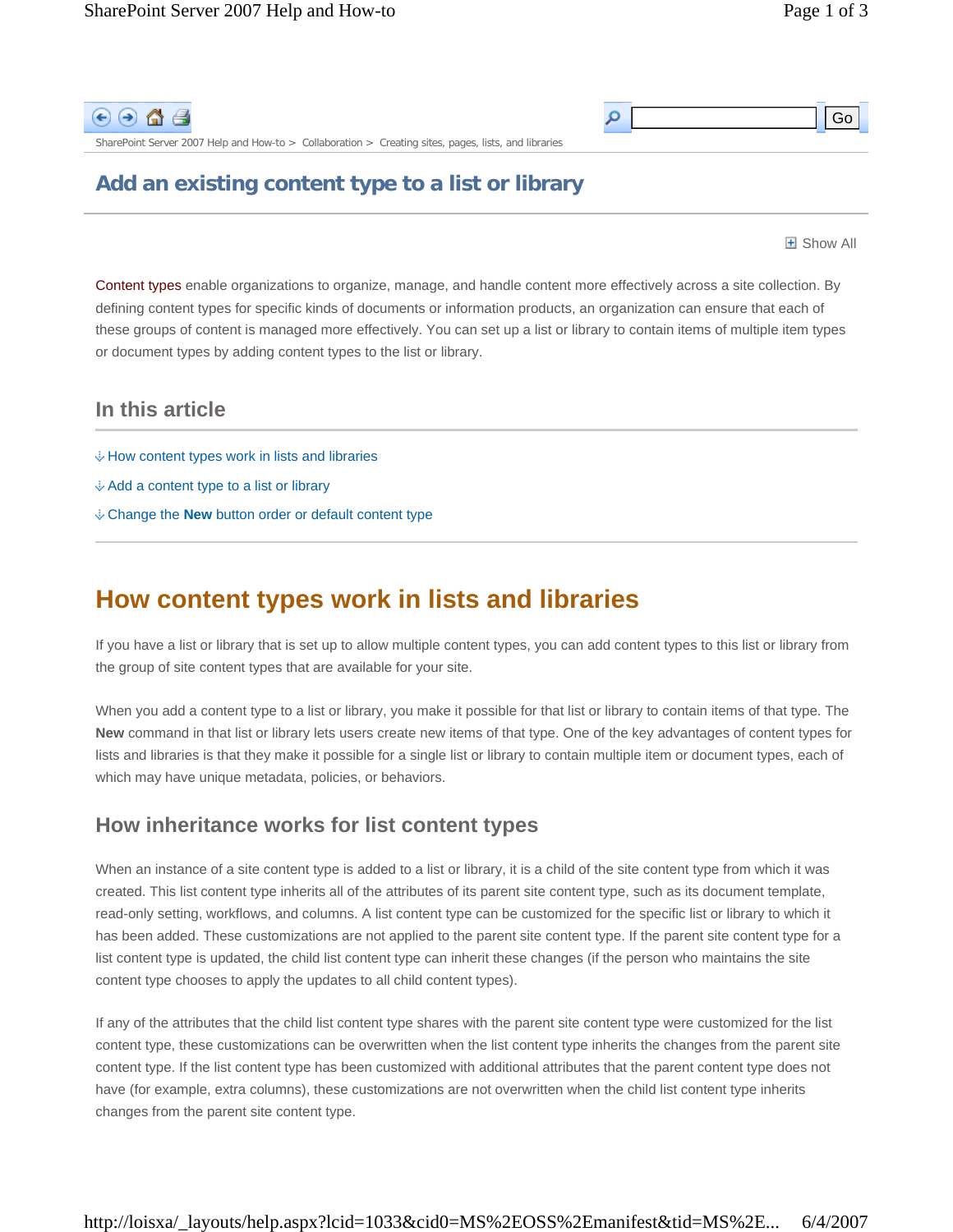#### Top of Page

# **Add a content type to a list or library**

Before content types can be added to a list or library, first the list or library must be set up to allow multiple content types. For more information about enabling support for multiple content types in a list or library, see Turn on support for multiple content types in a library. To add content types to a list or library, you must have at least the Design permission level for that list or library.

1. If the list or library is not already open, click its name on the Quick Launch.

If the name of your list or library does not appear, click **View All Site Content**, and then click the name of your list or library.

2. On the **Settings** menu **Settings v**, click **List Settings**, or click the settings for the type of library that you are opening.

For example, in a document library, click **Document Library Settings**.

3. Under **Content Types**, click **Add from existing site content types**.

 **NOTE** If the list or library is not set up to allow multiple content types, the **Content Types** section does not appear on the Customize page for the list or library.

- 4. In the **Select Content Types** section, in the **Select Site content types from** list, click the arrow to select the group of site content types from which you want to select.
- 5. In the **Available Site Content Types** list, click the content type that you want, and then click **Add** to move the selected content type to the **Content types to add** list.
- 6. To add additional content types, repeat steps 4 and 5.

7. When you finish selecting all of the content types that you want to add, click **OK**. **A** Top of Page

# **Change the New button order or default content type**

You can specify the order in which content types are displayed on the **New** button for a list or library. By default, the first content type that is displayed on the **New** button becomes the default content type for the list or library. To change the default content type for the list or library, change the content type that is displayed first on the **New** button. You can also specify whether you want content types that have been added to a list or library to be visible on the **New** button.

1. If the list or library for which you want to change a content type is not already open, click its name under **Lists** or **Documents** on the Quick Launch.